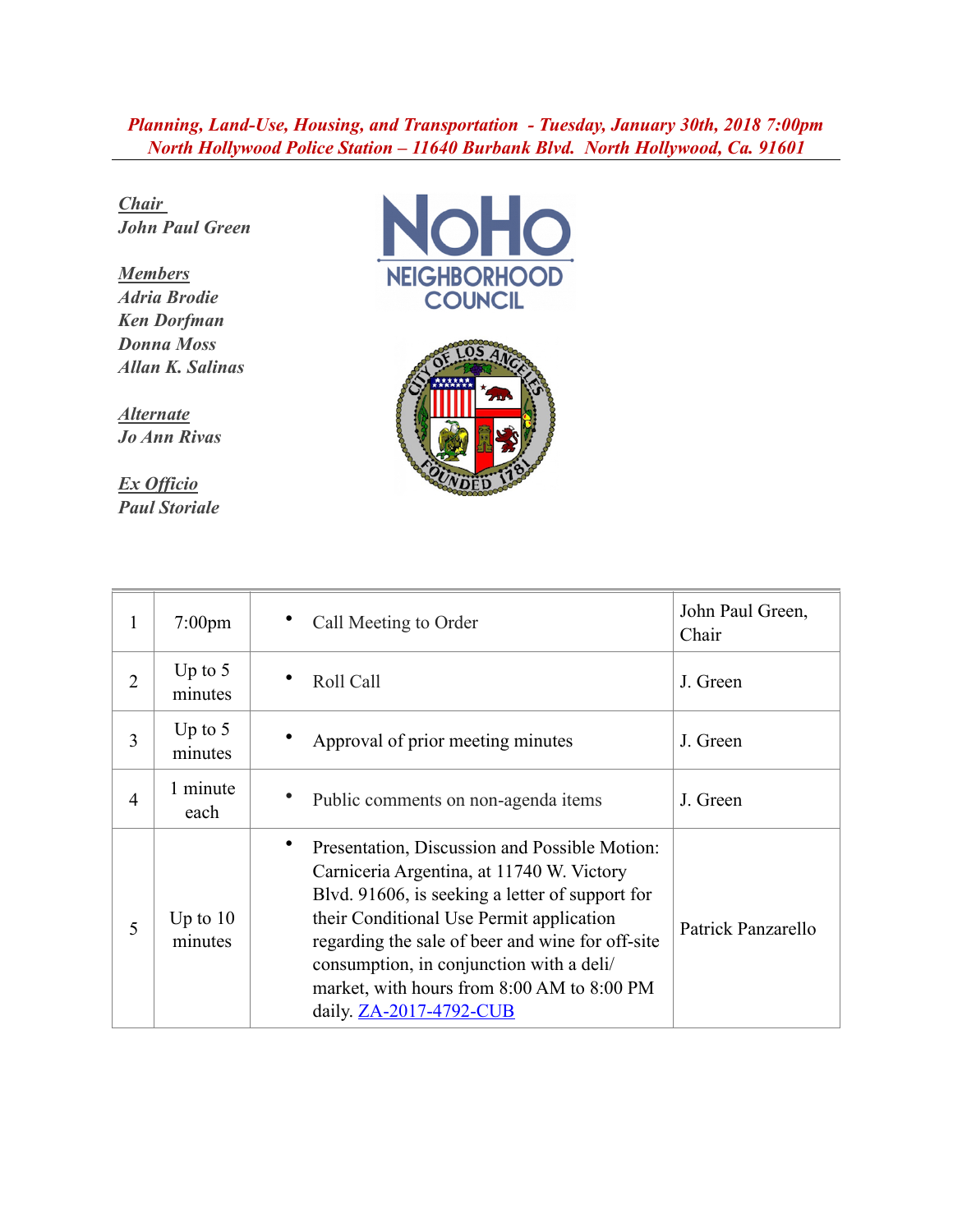| 6      | Up to $10$<br>minutes | ٠<br>Presentation, Discussion and Possible Motion:<br>Hop Theory, at 5013 N. Lankershim Blvd.<br>91601, is seeking a letter of support for their<br>Conditional Use Permit application regarding<br>the sale of beer and wine for both on and off<br>site consumption with hours to 12:00 AM<br>daily. ZA-2017-5388-CUB                                                                                                                                                                                                                                                                   | Gavin Mc Kiernan |
|--------|-----------------------|-------------------------------------------------------------------------------------------------------------------------------------------------------------------------------------------------------------------------------------------------------------------------------------------------------------------------------------------------------------------------------------------------------------------------------------------------------------------------------------------------------------------------------------------------------------------------------------------|------------------|
| $\tau$ | Up to $10$<br>minutes | Presentation, Discussion, and Possible Motion:<br>Brews Brothers, at 5140 N. Lankershim Blvd.<br>91601, is seeking a letter of support for their<br>Conditional Use Permit and Zone Variance<br>application to permit the on-site and off-site<br>sale and dispensing of beer and wine, in<br>conjunction with a 5,100 SqFt restutraunt with<br>a "Game Area" including two pool tables.<br>Proposed hours of operation and alcohol<br>service are from 11:00 AM until 12:00 AM,<br>Sunday through Thursday, and 11:00 AM until<br>2:00 AM, Friday and Saturday.<br>ZA-2018-314-CUB-ZV-CU | Sara Houghton    |
| 9      | Up to $10$<br>minutes | ٠<br>Presentation, Discussion, and Possible Motion:<br>Walgreens at 10955 West Magnolia Blvd.<br>91601, is seeking a renewal of their CUP to<br>allow the continued sale and dispensing of<br>beer and wine for off-site consumption in<br>conjunction with an existing pharmacy with<br>approved operating hours of 7:00 AM to 11:00<br>PM daily. ZA-2017-4280-CUB                                                                                                                                                                                                                       | Ralph Saltsman   |
| 10     | Up to $10$<br>minutes | $\bullet$<br>Presentation, Discussion, and Possible Motion:<br>To draft an open letter to Councilman<br>Krekorian's office regarding concerns with the<br>recycLA program.                                                                                                                                                                                                                                                                                                                                                                                                                | Paul Storiale    |